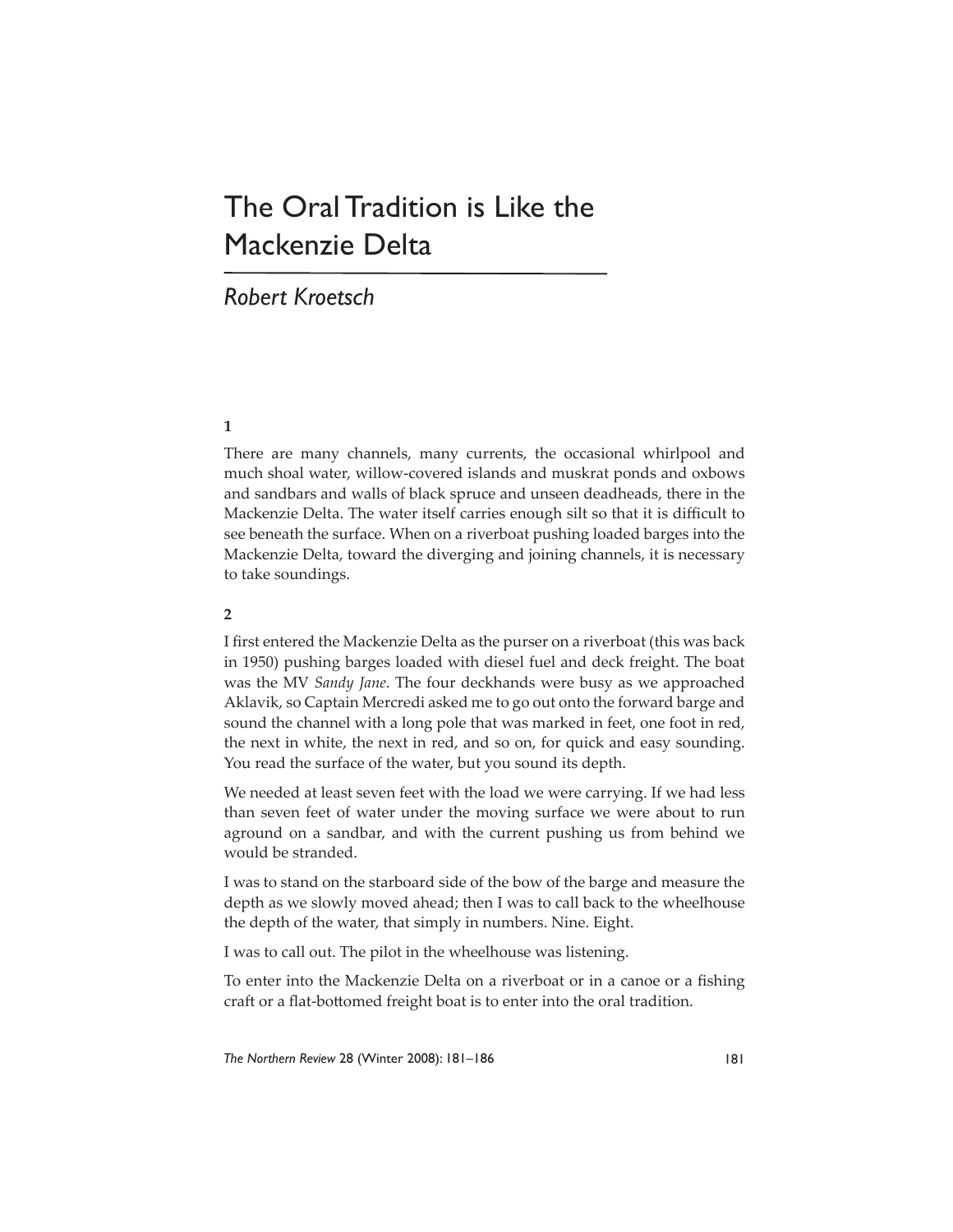J. Edward Chamberlin begins his book on story and home (*If This Is Your Land, Where Are Your Stories?*) with this incident:

It happened at a meeting between an Indian community in northwest British Columbia and some government officials. The officials claimed the land for the government. The natives were astonished by the claim. They couldn't understand what these relative newcomers were talking about. Finally one of the elders put what was bothering them in the form of a question. "If this is your land," he asked, "where are your stories?"

The Gitksan elder then switched from English into his own language and told a story. He switched into a language the officials did not understand, and some of the Gitksan did not understand. But everyone knew the river of experience and attachment was being sounded.

Chamberlin writes down in English what was spoken. He raises the questions of home and story and language and translation. Most centrally, he raises the question of the relationship of the oral tradition to our sense of place.

**4**

How did I arrive at Point Separation, there where the Delta begins?

The *Sandy Jane* serviced the most northern half of the Mackenzie Basin, the section that ran from Dene into Inuit territory. The MV *Richard E* serviced the upper or southern half of the riverboat route. I chanced to work on both boats that long ago summer.

Our journey north commenced in Fort Smith, on the southern border of the Northwest Territories, 1,358 miles south and east of Aklavik. The one photograph I have at hand of our departure from Fort Smith shows the boat tied up, a gangplank leading to the deck of a barge. Perhaps we were pumping off gasoline.

We were under the command of Captain Kirkland. The *Richard E* moved deck freight north, but mostly it carried aviation fuel south from the oilfield and refinery at Norman Wells to Yellowknife and Hay River and Fort Smith. After we had pumped off aviation fuel in Fort Smith we turned downriver. We loaded deck freight at Bell Rock, below the long stretch of rapids on the Slave River. Some of that freight would go to Aklavik and out to the Arctic coast.

**3**

182 Kroetsch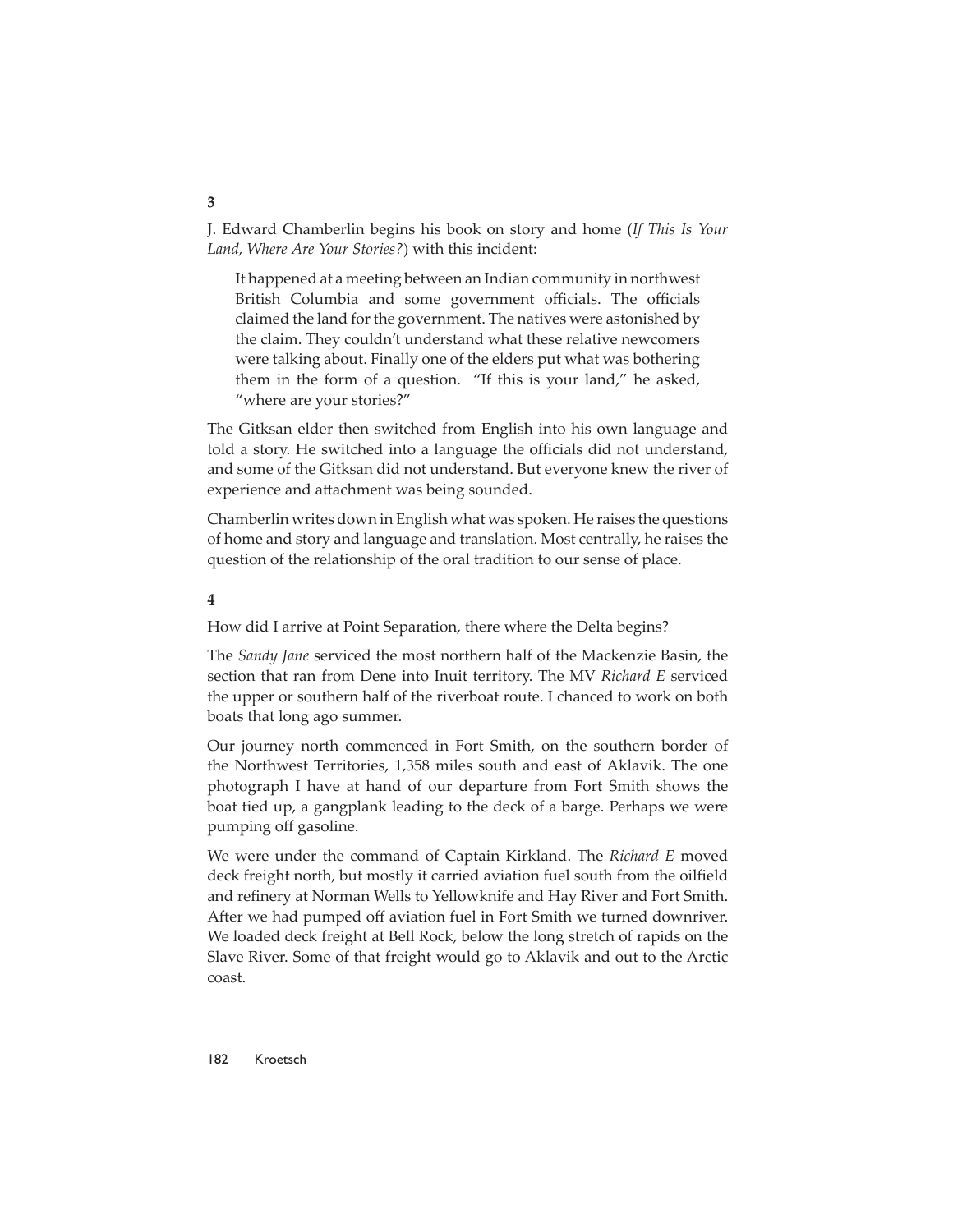We travelled down the Slave to its mouth and crossed western Great Slave Lake and entered into the Mackenzie. In Norman Wells we filled our barges with diesel fuel and loaded drums of aviation fuel onto the deck of one of the huge steel barges.

The *Richard E* was not the boat I was working on when I first arrived in Aklavik, though I did work on the *Richard E* at times. Sometimes the barges were turned over to the *Sandy Jane* in Norman Wells. And the purser along with them. That's what happened on the first trip of the 1950 season.

**5**

*Advice to the Listener*

I'm going to tell you a story. And this one is close to true. How tell the bear from the berry? The answer is up to you.

Sorry. I had to try a song of my own. Many of the oral stories are sung. They fit into that place where the emotional and the intellectual come together. That place is the body (not just the brain), located in the entirety of landscape (including the mythical figures that inhabit the landscape).

### **6**

Rudy Wiebe ends the second-last chapter of *Playing Dead*, his book on his own experience of the Arctic, by quoting a song from the Igloolik Inuit shaman Uvavnuk. She sings:

> The great sea Has set me adrift: It moves me as a small plant in the running river, Earth and the mighty weather Move me, Storm through me, Have carried me away, And I tremble with joy.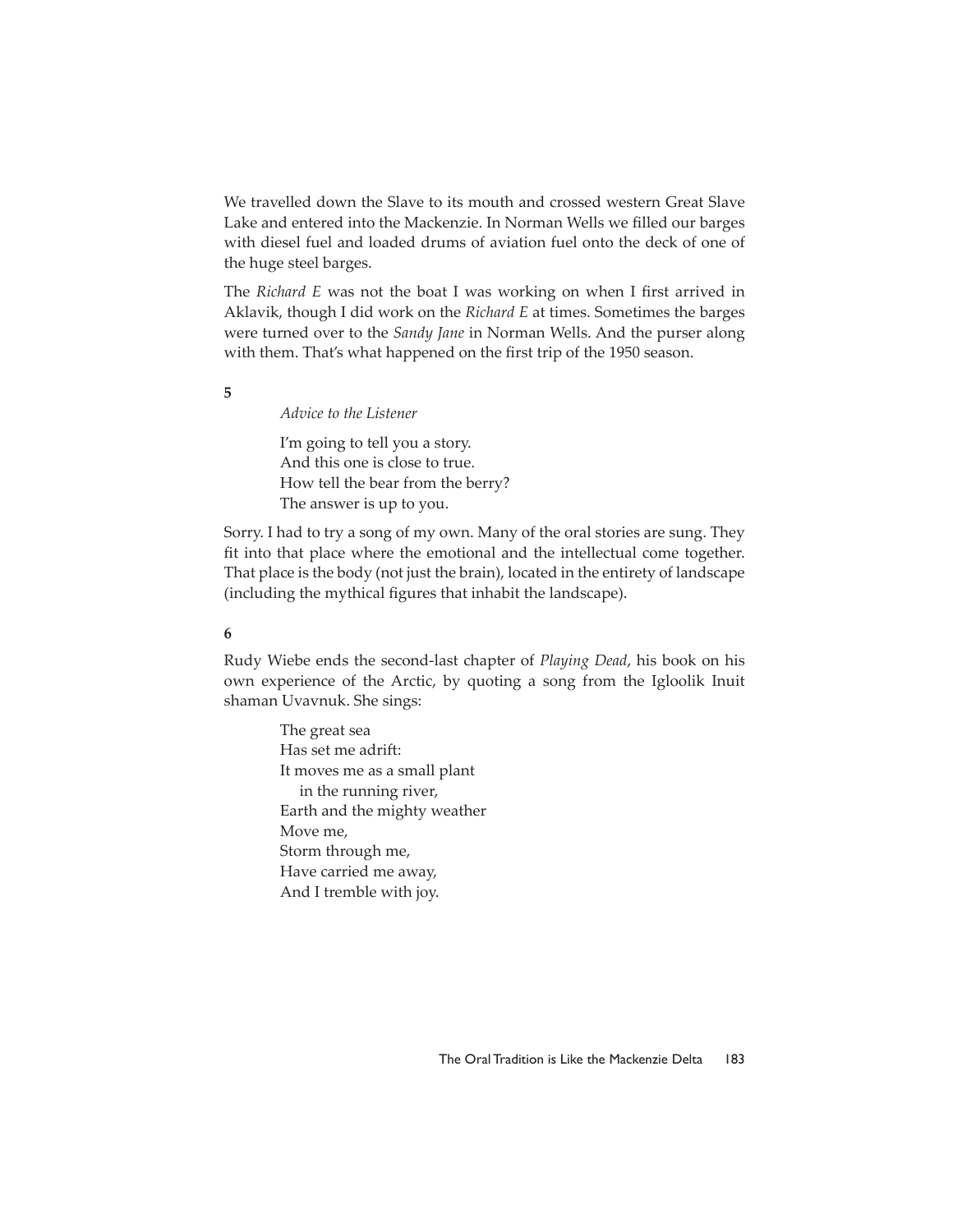Wiebe begins his final chapter by quoting another translation of Uvavnuk's song:

> The great sea stirs me. The great sea sets me adrift, It sways me like the weed On a river stone.

The sky's height stirs me. The strong wind blows through my mind. It carries me with it So I shake with joy.

The song places us in a vast landscape (sea, earth, and sky) in which we confront our vulnerability and our dependence on forces beyond us. And yet we learn much about feeling at home. We tremble with joy. Or we shake with joy. The two hearings of a word, in their difference, resemble the oral tradition itself. By alternate and possibly contradictory routes, we get to the same place: a joy that comes of a sense of connection.

#### **7**

The mythic and the personal find each other in the oral. More exactly, they cannot be separated. The question of falsehood is not the question. Every narrator is reliable; the variations help to establish the reality of that fusion of the personal and the natural and the mythic.

# **8**

I have a photograph of my arrival in Aklavik.

The young man standing second from the right is the author not yet become an author. The story precedes him. He also precedes a story. The man on the right in the picture, Little Joe, will, in a few weeks, be killed in an explosion in Norman Wells, killed while cleaning a compartment of one of the steel barges.

I was standing a few feet from the manhole, eating a piece of chocolate cake, when the explosion occurred. Little Joe was halfway out of the manhole. I saw him burst into flame, his skin sliding off like sheets of thin plastic. Before any of us could approach him he leapt into the river.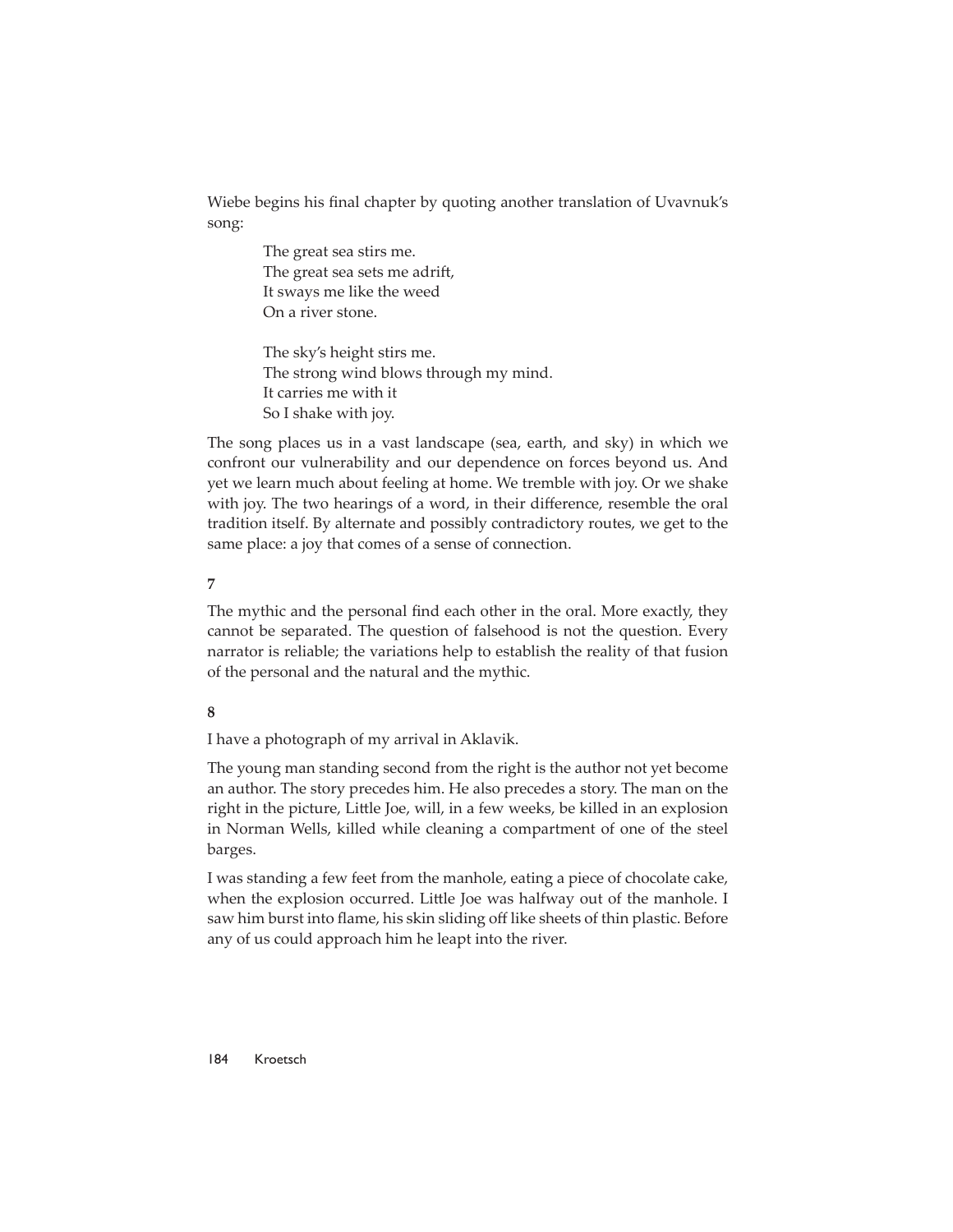The book in ways is separate from the body. The oral resides in the body. Little Joe's death, for me, shaped itself into my first novel, *But We Are Exiles*. One must beware of finding too wide a gap between the written and the oral.

To sound: to measure the depth of the water with a marked pole or a weighted line. And yet we read the sounding pole as if it were a book.

#### **10**

It was in Aklavik that I injured my back, an injury I suffer from occasionally to this day. We were unloading deck freight. The three young women in the snapshot had come aboard the barge to visit Little Joe-the whole length of the Mackenzie is itself a community—and we all welcomed the interruption.

Just a few minutes after the photograph was taken, I asked Little Joe and another deckhand to go into a walk-in refrigerator (a reefer, we called it) and find a dozen or so one hundred pound boxes of frozen boneless beef. When they couldn't find them I said, "Let me in there," and I found the boxes and tossed them one by one over heaps of frozen quarters of beef to the deckhands waiting at the door of the reefer.

We had already left Aklavik on our way to Reindeer Station and Tuktoyaktuk when I discovered I had a sore back (as the oral tradition names it) that would years later make it slightly painful for me to sit at a computer writing down this story. The body is both memory and archive (and the two are not quite the same), as the singer knows before and while singing.

#### **11**

*Request to the Barmaid*

Bring me a glass of whisky. Don't bring it on a tray. Bring it to me in your hand. And please don't go away.

## **12**

You must find (choose? be chosen by?) the channel that will get you and your cargo to Aklavik. But what is your cargo? And didn't the government attempt to move the citizens of Aklavik to a newly created town, Inuvik? But

#### **9**